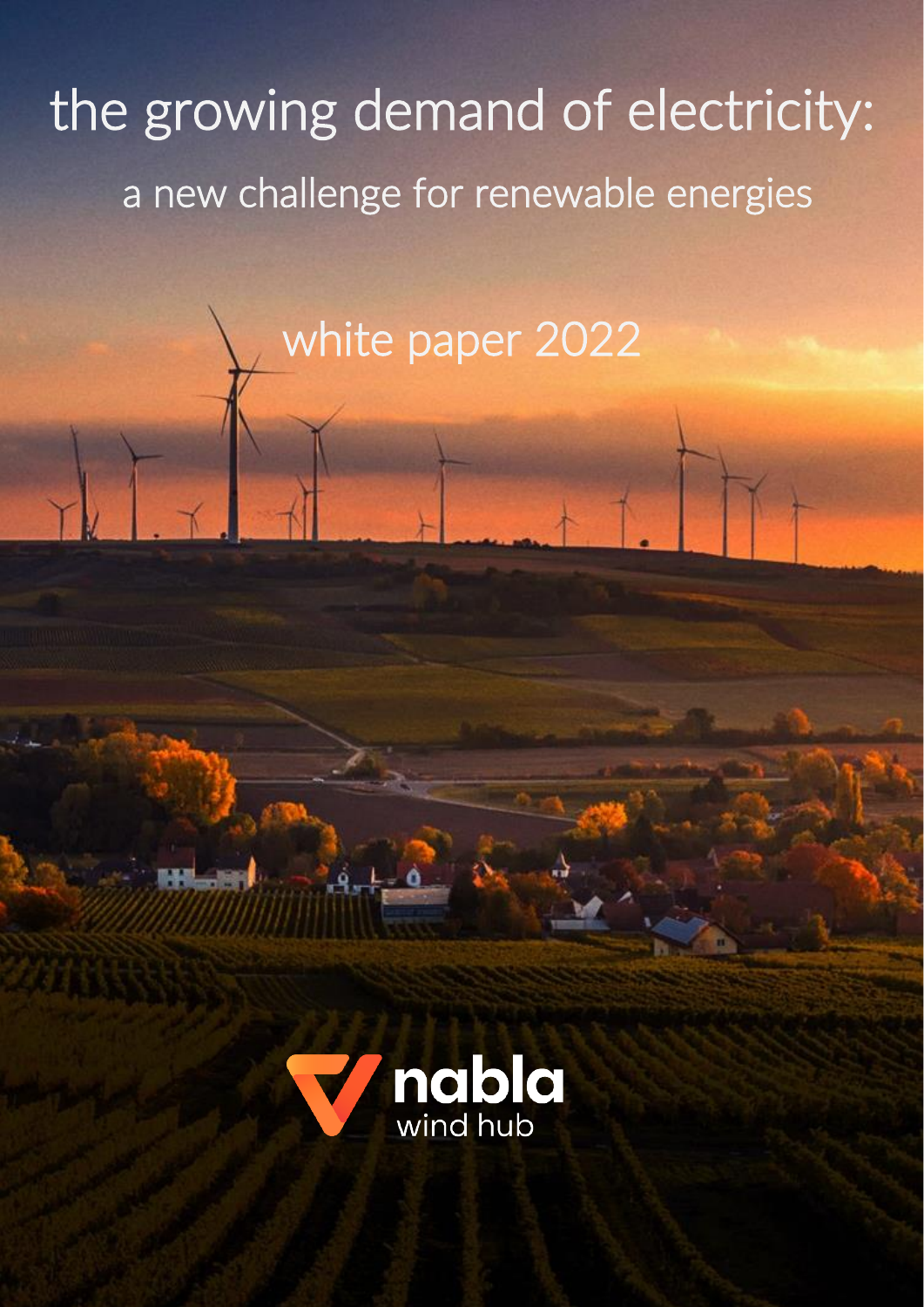

# **How can we answer the growing demand of electricity while avoiding CO2 emissions?**

This white paper addresses the issue of generating a more competitive wind energy while **reducing its costs** through different solutions. By combining **life extension** (up to 40 years of power generation), **performance improvement** (through rerotoring techniques, achieving +25% of AEP), and **O&M optimization** (predictive & preventive actions, cutting around 10% of the OPEX) we can significantly reduce the Levelized Cost of Energy (LCOE), and make wind power an affordable energy source. Considering that the reduction of CO2 emissions into the atmosphere is a key objective in mitigating the effects of climate change, the implementation of these solutions becomes essential in order to meet the growing demand of electricity with renewables.

After reading this white paper, you will have learned:

- about the growing demand of electricity
- about the solutions we can implement for reducing the cost of wind energy
- how to reduce the Levelized Cost of Energy (LCOE) of wind energy
- about the environmental and social (positive) impact of redeveloping wind farms

# **TABLE OF CONTENTS**

| 2. The need of answering the growing demand of electricity while avoiding CO2 emissions3 |  |
|------------------------------------------------------------------------------------------|--|
|                                                                                          |  |
|                                                                                          |  |
|                                                                                          |  |
|                                                                                          |  |
|                                                                                          |  |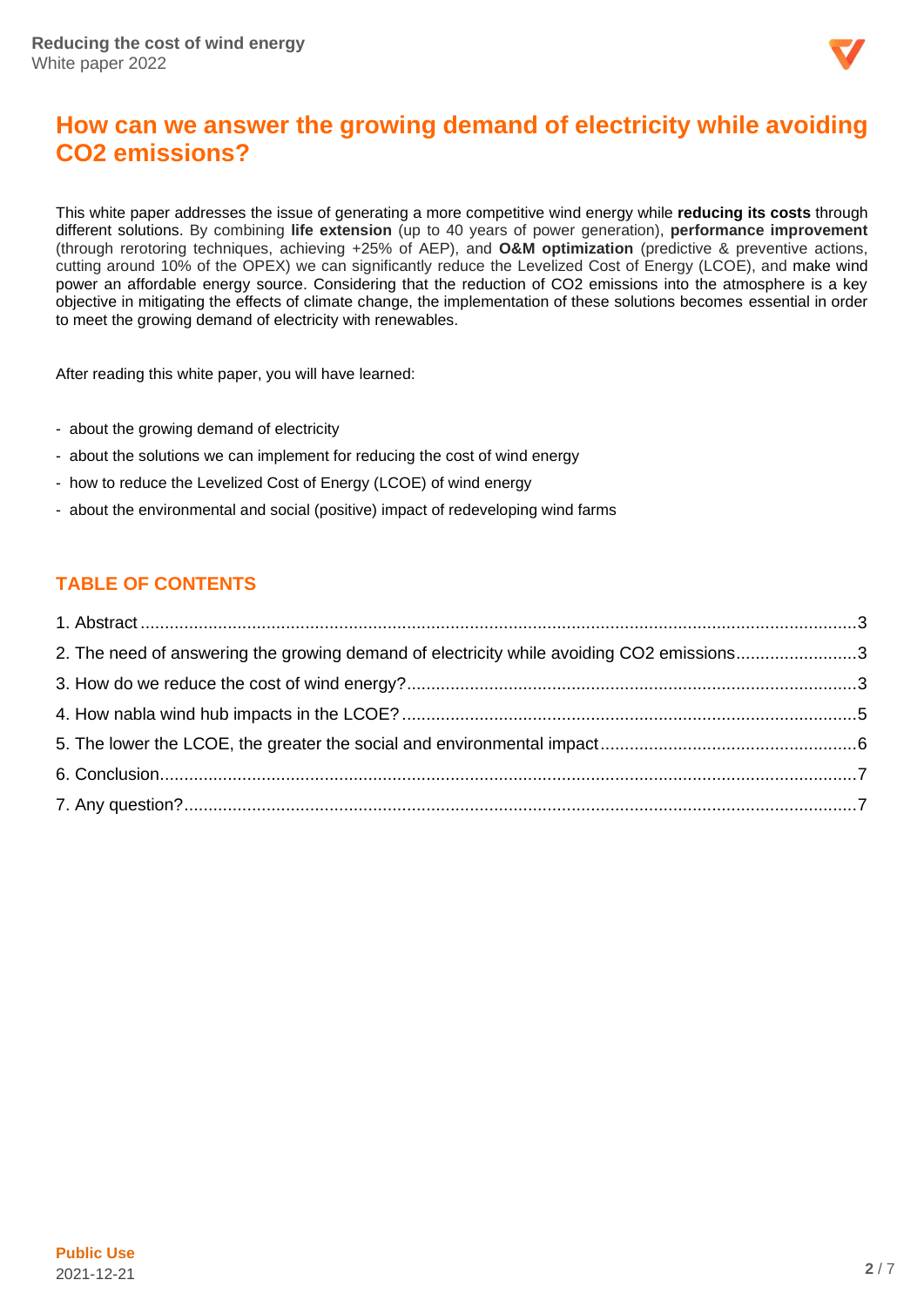

# <span id="page-2-0"></span>**1. Abstract**

Today, there is a clear tendency towards the increased use of electricity in our daily tasks/routines. The electricity is acquiring a more important role in the global economy, and previsions do not expect it to decline. The European Union's roadmap foresees that, by 2050, the demand of electricity could double its current share in final energy demand reaching percentages of amounts between 36-39%. This highlights the importance of accelerating the commercial penetration of renewable energy sources, which are still not cost-competitive enough.

At this point, the renewable energy still has a long way to be able to attend the increasing electricity demand without depending on fossil fuels. To change this reality, it is essential to keep pushing down the costs for renewable energy production in order to become more attractive to investors. In this sense, the Levelized Cost of Energy (LCOE) is a key metric when comparing and measuring the cost effectiveness that different alternative methods of energy production will have through their life cycle. Therefore, paying close attention to the parameters presented in the calculation of the LCOE the outcomes will be to:

- reduce the CAPEX amount and the O&M costs,
- increase the energy production,
- and extend assets useful life.

From nabla, it is intended to act on three of the LCOE key parameters for the reduction of wind energy costs through **life extension**, **O&M optimization** and **performance improvement,** withing the redevelopment of wind assets.

#### <span id="page-2-1"></span>**2. The need of answering the growing demand of electricity while avoiding CO2 emissions**

Globally, energy consumption is responsible for being the largest source of CO2 emissions. About two-thirds of the world's greenhouse gas emissions are related to the burning of fossil fuels that are used for heating, electricity, transportation, and industry. As a result, the challenge we face today as a society to curb climate change is conditioned, among other aspects, by the increased use of renewable energy sources.

One of the most important facts when dealing with the energy transition is the growing global demand of electricity, due to the electrification of transport and heat, and the considerable demand of digital devices and air conditioning systems. As described in the International Energy Agency (IEA) report, "the electricity is the heart of modern economies, and it is providing an increasing share of energy services". Hence, the challenge is to answer and fulfill the growing demand of electricity using renewable energies, leaving in the past the use of fossil fuels and its harmful greenhouse gas emissions.

Nowadays, the transport is the one leading the global change towards the electrification of the markets. In 2020, the sales of electric vehicles increased more than 40% compared to the previous year, reaching a global sales record of 3.1 million and a market share of 4.6%. However, although the demand for electric vehicles is increasing worldwide, Europe and China are currently the potential markets leading the sales; Europe ranks first with 1.4 million electric vehicles sold in 2020, followed by China with 1.2 million. The demand of the electrical vehicle is expected to increase until reaching the 80% of the total production by 2050. As a consequence, it is considered that an additional 150 GW of electrical capacity will be needed to charge the total electric fleet.

At this stage, the renewable energy must demonstrate its capacity to answer the growing demand of electricity without depending on the supply produced by fossil fuels. Currently, solar PVs and wind power cover almost 10% of total electricity generation, although this share is estimated to reach the 70% by 2050. Therefore, the path to net-zero emissions requires the use of all available clean and efficient energy technologies. In this regard, an annual addition of 630 gigawatts (GW) of solar photovoltaics (PV) and 390 GW of wind are needed to supply the future electricity demand by 2030.

Consequently, renewable energies are and will play a central role in future electricity supplying, bringing also an attractive technological leap for developing countries and achieving a significant carbon reduction.

#### <span id="page-2-2"></span>**3. How do we reduce the cost of wind energy?**

With the rapid growth of the electricity demand, renewables will be the fastest-growing energy source in the next decades. According to the IEA's annual projections, the global energy necessity will continue to increase, and the development of clean and renewable energy sources must accelerate in order to meet this increasing demand. Therefore, the key is to optimize the use of renewable energy to make it the basis of the electrical resource.

Specifically speaking, the **wind energy** must be cost-competitive towards conventional power generation sources, becoming cheaper than carbon-based energy. For this, it is essential to develop new solutions that make the wind sector a cost-competitive and successful source of energy, by improving the technology so wind turbines can be more efficient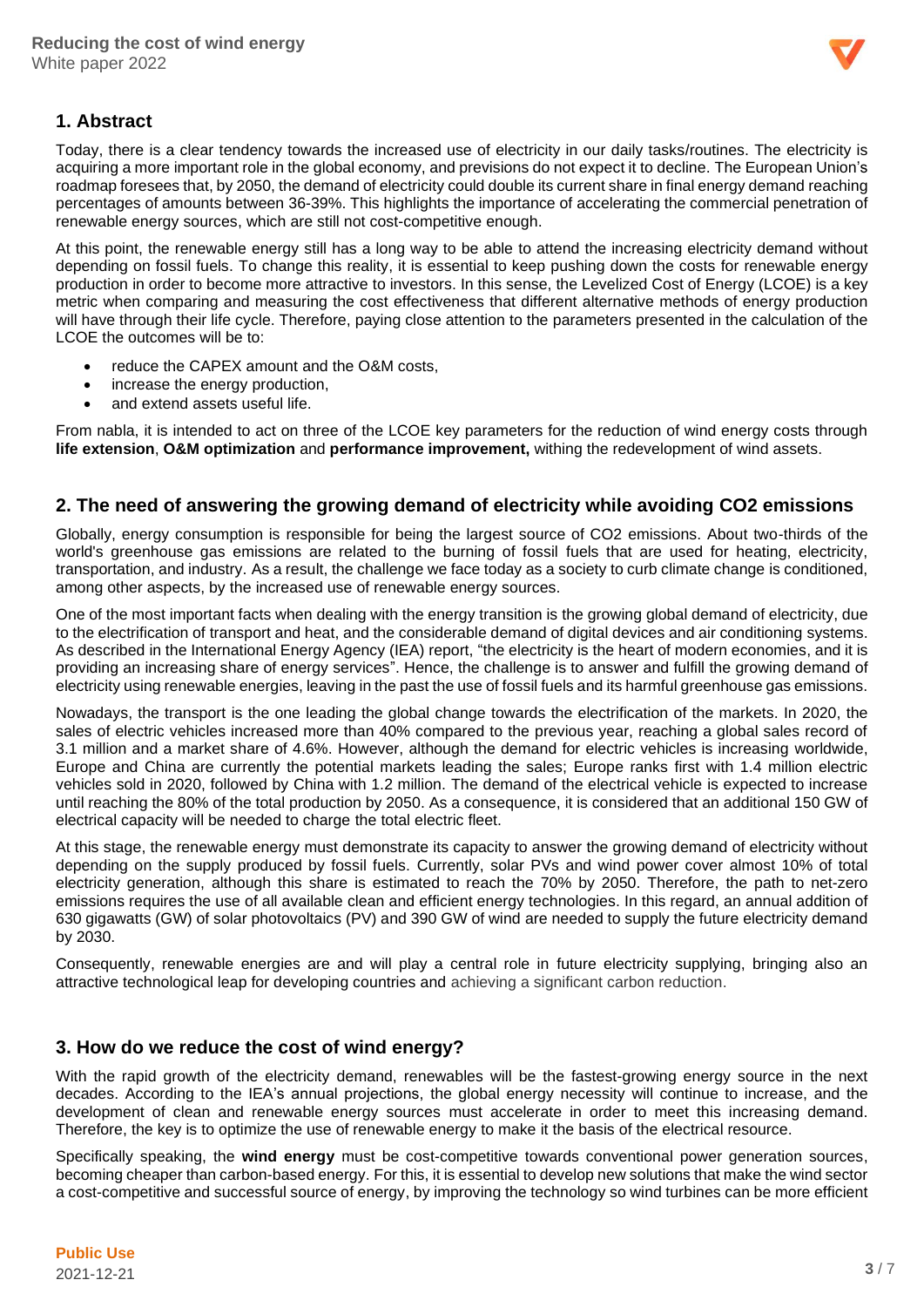

producing more energy at less cost. Accordingly, the wind power sector keeps on growing and consolidating as a key investment target: any solution aiming to grant wind technology being more affordable turns into a natural step.

To this effect, by extending wind turbines life, improving their performance, and optimizing the maintenance of the assets, it is possible to redefine each business case by maximizing the Internal Rate of Return (IRR) and making wind energy one step closer to be cost-competitive with fossil fuels. All these solutions manage to reduce the levelized cost of energy (LCOE), essential when evaluating and comparing different sources of energy from an investment point of view.

• Firstly, the **life extension plan** helps to maximize the life expectancy of the wind assets by providing adequate maintenance strategies. With this, we gain more control over the operation and maintenance costs while making more profitable the initial investment. The Life extension plan is based on identifying the life expectancy of each system or component of the wind turbine for each unit of the wind farm, allowing the maintenance protocols to be applied in advance. The analysis consists of site-specific wind conditions modeling, operation conditions modelling (with SCADA records), visual inspections of the turbines and the analysis of the local orography of the wind farm. Additionally, nabla uses its own independent aeroelastic models, which have been validated to evaluate all fatigue loads on components. **This life extension plan can double the useful life of the wind asset**, giving the opportunity to increase the profits and reduce the LCOE.



• Secondly, the **performance improvement** is the main driver of annual production, and therefore, the responsible for decreasing the LCOE as the total costs will be divided among more outputs (megawatthour). In this regard, the wind assets can optimize their annual energy production through different rerotoring solutions, such as, retipping or reblading, plus other retrofits as recontroling or aerodynamic addons. This is due to each wind farm's potential to be unlocked, as the turbine design conditions are conservative compared to the reality of sites. Therefore, **acting in the blades with tailored designs can maximize the energy production achieving +25% of AEP by increasing the rotor diameter**.

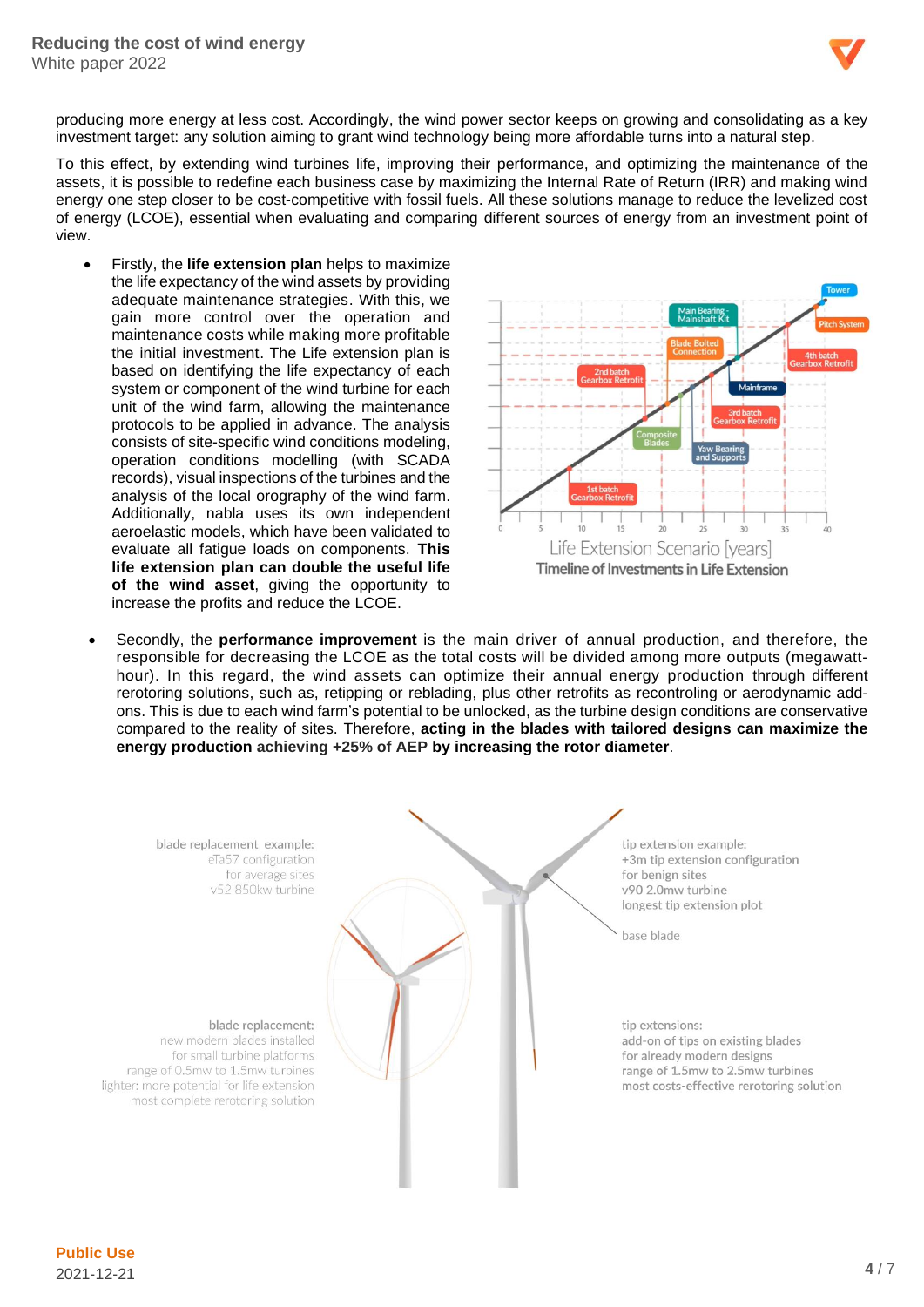

• Finally, **optimizing the O&M** of wind assets is essential when it comes to reducing wind energy costs and optimizing the performance of existing assets. This step is highly related to the life extension plan since identifies in advance the maintenance protocols to be applied in each case. By using predictive analysis, it's possible to stablish the probable preventive, corrective, and containment actions to be applied in the maintenance of wind turbines to minimize unexpected failures, extend equipment lifetime, reduce unnecessary maintenance, and alleviate the consequences of operation interruption. Predictive maintenance contributes to reducing OPEX by up to 9%, which translates into a 10% decrease in the LCOE.

#### <span id="page-4-0"></span>**4. How nabla wind hub impacts in the LCOE?**

The wind farm redevelopment concept, which consist of the combination of extending useful life up to 40 years, increase AEP up to 25%, and optimise the O&M cost by 9% is the result of a number of technical innovations that the market will standardize soon, meaning that the immediate future of the wind industry is to deliver platforms deliberately designed to produce 40 years or more, while requiring the fewest O&M costs, and enough flexible to increase AEP when the site conditions allow it.

To better understand how these impacts in the LCOE we will decompose its formula and analyse parameter by parameter the effect of the different redevelopment features:

- **Total Lifetime Cost** =  $\sum_{t=1}^{n} \frac{I_t + M_t + F_t}{(1+r)^t}$ Total Lifetime Output =  $\sum_{t=1}^{n} \frac{E_t}{(1+r)^t}$  $\text{LCOE} = \frac{Total\;Lifetime\;Cost}{Total\;Lifetime\; Output}$ LCOE =  $\frac{\sum_{t=1}^{n} \frac{I_t + M_t + F_t}{(1+r)^t}}{\sum_{t=1}^{n} \frac{E_t}{(1+r)^t}}$
- **It: investment expenditures in the year t.** As a result of an extended life, higher performance and optimized O&M costs, this value does not suffer any direct variation, but it's financing and insurance will definitely be redefined to better conditions and lower repayment risk assumptions.
- **Mt: operations and maintenance expenditures in the year t**. The capacity of performing complex loads simulations (following the highest standard as per IEC 61400-28) allows forecasting components failures in time, allowing at the same time to even forecast the expected failure mode. This key predictive information is the basis for formulating tailor-made (site condition based) preventive actions for each component, and allows a rationalization of activities and components stocks, therefore offering lower values in this parameter. In a redevelopment project this parameter can achieve 0.91Mt.



- **Ft: fuel expenditures in the year t**. As a derivative of the predictive technology through complex wind modeling (CFD), specific aeroelastic models, operation modeling and load loops under the lowest uncertainty standards, major failures are delayed or mitigated, triggering lower use of heavy machinery. Also, the optimised planning on works in the wind farm have a positive impact in this parameter. According to our calculations these cost can be reduced in a 20%, depending on the size of the platforms and orography; 0.8Ft.
- **Et: electrical energy generated in the year t.** Annual Energy Production increases through different retrofit techniques such as recontroling, aerodynamic add-ons, or rerotoring (which are proven as the most cost-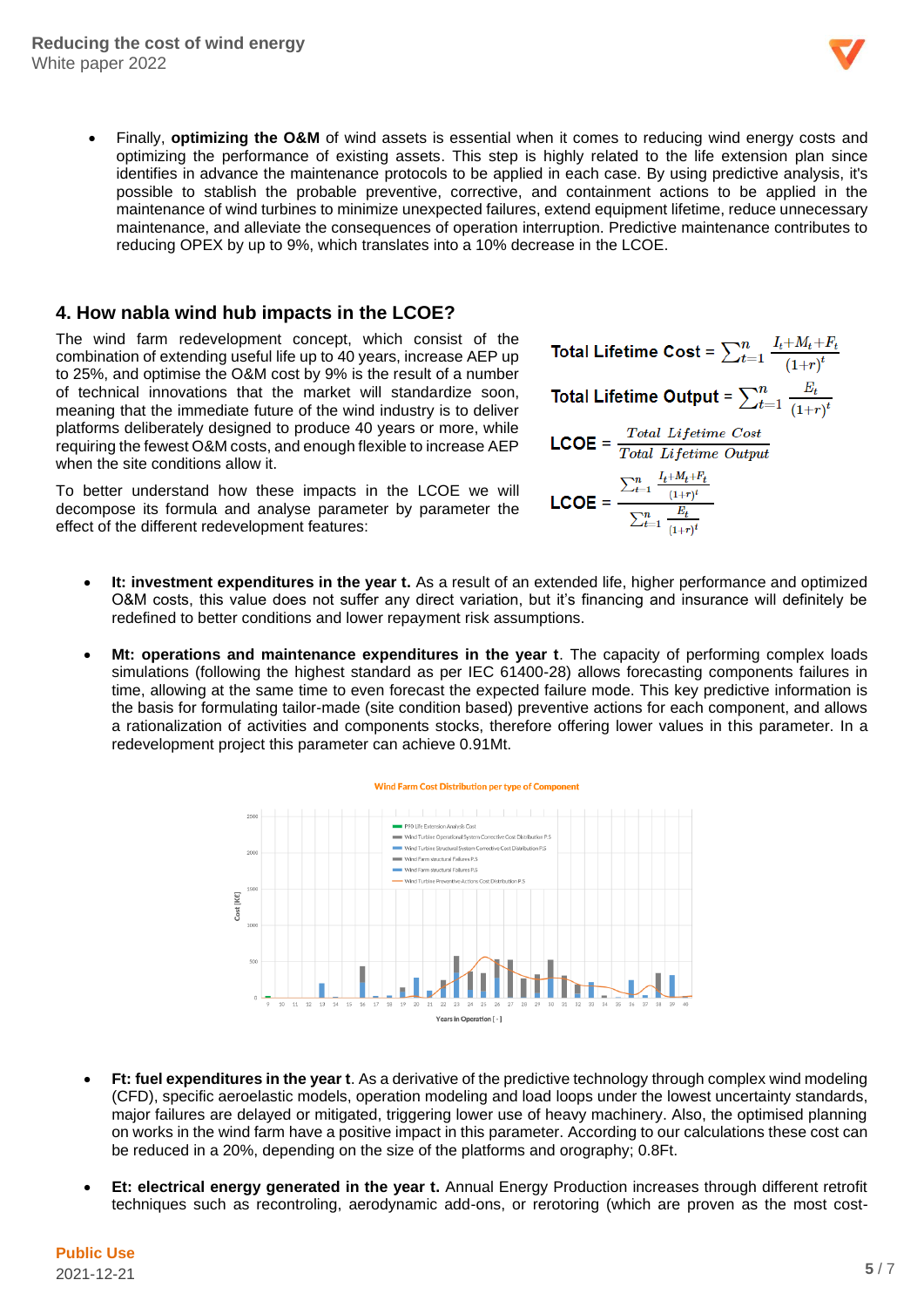

effective) will impact increasing this parameter. On the particular case of reblading projects, the substitution of longer, but also lighter and slender blades, imply, aside AEP increases of 25%, a lower fatigue accumulation regime, which impact also in the O&M costs. In the best scenario: 1.25Et.

- **r: discount rate.** In low-risk business cases the project finance conditions find notable improvements. As long as technologies and methodologies are certifiable, or aligned with industry standards as IEC 61400-28, results and protocols become bankable.
- **N: expected lifetime of system or power station.** As mentioned earlier, any increase of this parameter, under competitive, profitable and sustainable conditions, will definitely have a profound impact in the resulting €/kwh of LCOE. Nabla has been the first ISP worldwide to certify a wind farm to 40 years (with SGS): 2N.



Even being subject by a number of external parameters, by applying complete redevelopment program, it's relatively easy to reach overall improvements of 10% of the LCOE.

### <span id="page-5-0"></span>**5. The lower the LCOE, the greater the social and environmental impact**

In terms of environmental impact, a standard 20 year certified life wind farm has a footprint:

- About 5 gCO2eq / kWh in onshore
- About 10 gCO2 eq / kWh offshore

90% of these emissions are concentrated in manufacturing and EPC. Extending life to 40 implies eliminating a manufacturing process and EPC in the total period.

Which practically reduces the park's carbon footprint by 40%:

- From about 5 gCO2eq / kWh to 3 gCO2eq / kWh in onshore
- From about 10 gCO2 eq / kWh to 6 gCO2 eq / kWh offshore

On top of that, delaying repowering works to a pace of 40 years of interval bring a peaceful coexistence of wind energy and the environment, as it will be stressed half the times than following a 20-years lifetime standard. This aspect also favorizes local professional tissue, as workshops, jobs, and companies which qualify for servicing the wind assets will see a wider stability, and foster local integration and technology transfer processes.